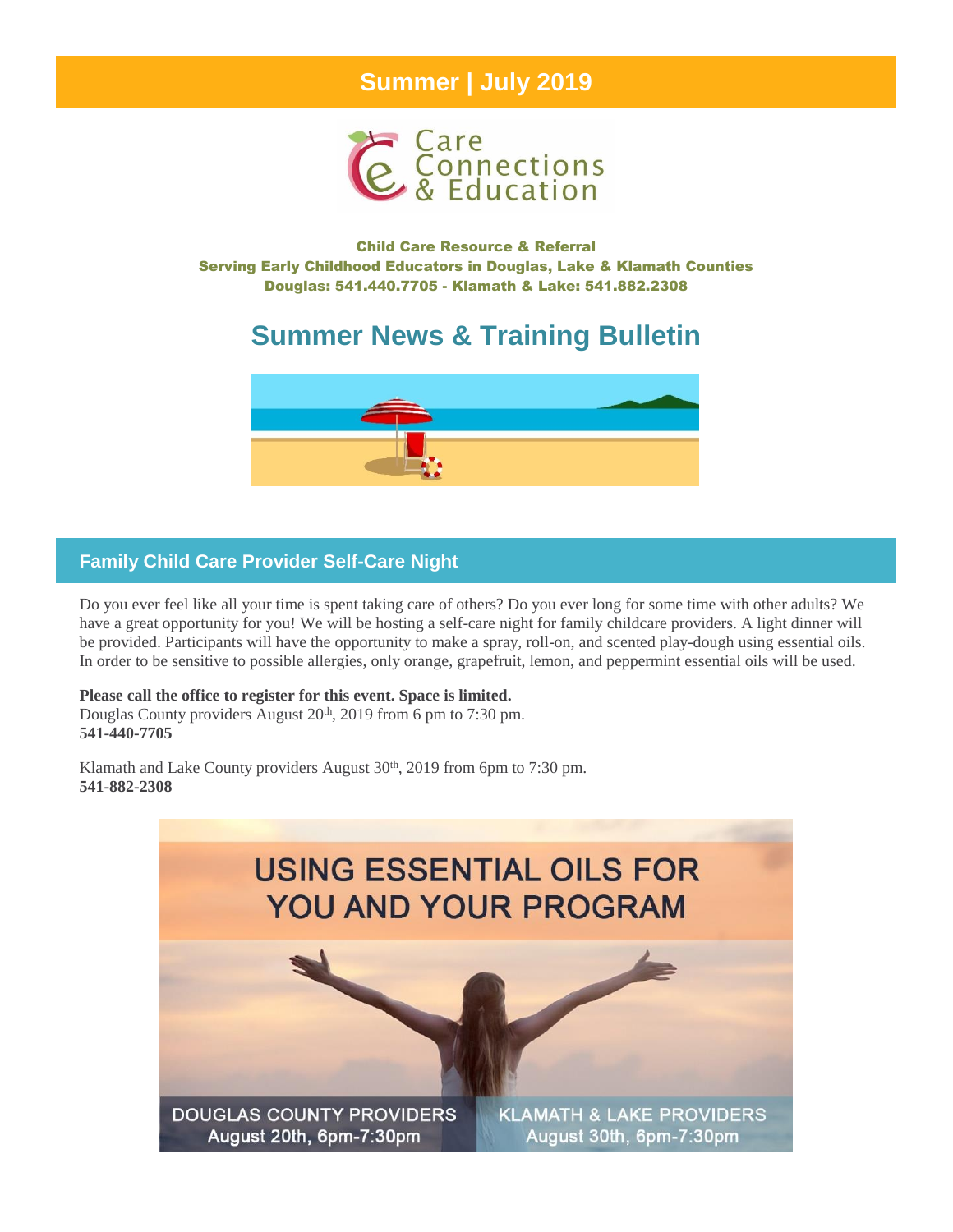#### **Central Background Registry**

The Central Background Registry Application Fee and Field Print Fee is waived for all applicants. If you apply through the online portal, there are still some kinks being worked out. You will be asked to enter payment information. Your card will not be charged. If by chance it is charged, you will receive a reimbursement.

#### **The Spark Program Update Report (SPUR)**



Beginning in May 2019, Oregon's Quality Rating and Improvement System, Spark, requires that programs who have been participating in Spark for a year or longer complete the Spark Program Update Report. It will collect updated information about programs, their continuous quality improvement efforts, and their commitment to maintain quality standards. While the Spark revisions are underway, the current Spark system is still fully functioning and all the same benefits, monetary and otherwise, are available.

Programs will receive this report through email or mail. Completing this report is required for programs to remain in good standing. Being in good standing is required to be eligible for future Spark opportunities, such as additional funding.

**If you have any questions, please call the QRIS Helpline: 877-768-8290 or e-mail [qrishelp@wou.edu](mailto:qrishelp@wou.edu)**

## **New Commitment to Quality for Spark Providers 2019 Continuous Quality Improvement (CQI) Funds**

**What:** Additional CQI funding is available to eligible Spark programs who have already received Spark support funds. Programs who haven't previously received support funds must apply for support funds before they can receive CQI funds.

**Why:** These additional funds are for programs engaged in Spark to help them continue to make quality improvements that connect to their Quality Improvement Plan and support the implementation of best practices for children.

**When:** The deadline to apply is September 30, 2019, and funds will be distributed until they run out or until the deadline has passed, whichever comes first. Applications will be collected and processed the first of each month beginning August 1, 2019.

#### **How Much:**

Small Program (0-20 Licensed Capacity) - \$1,000 Medium Program (21-49 Licensed Capacity) - \$1,500 Large Program (50 + Licensed Capacity) - \$2,000

## **Lead Testing Reimbursements**



**Western Oregon University is still reimbursing programs for lead testing.** Lead testing reimbursement is still available for license exempt providers (there is no deadline for this reimbursement).

Lead testing reimbursement is also still available for licensed providers. As of right now, we must receive their reimbursement and W-9 on or before **July 5th, 2019** to be eligible for reimbursement.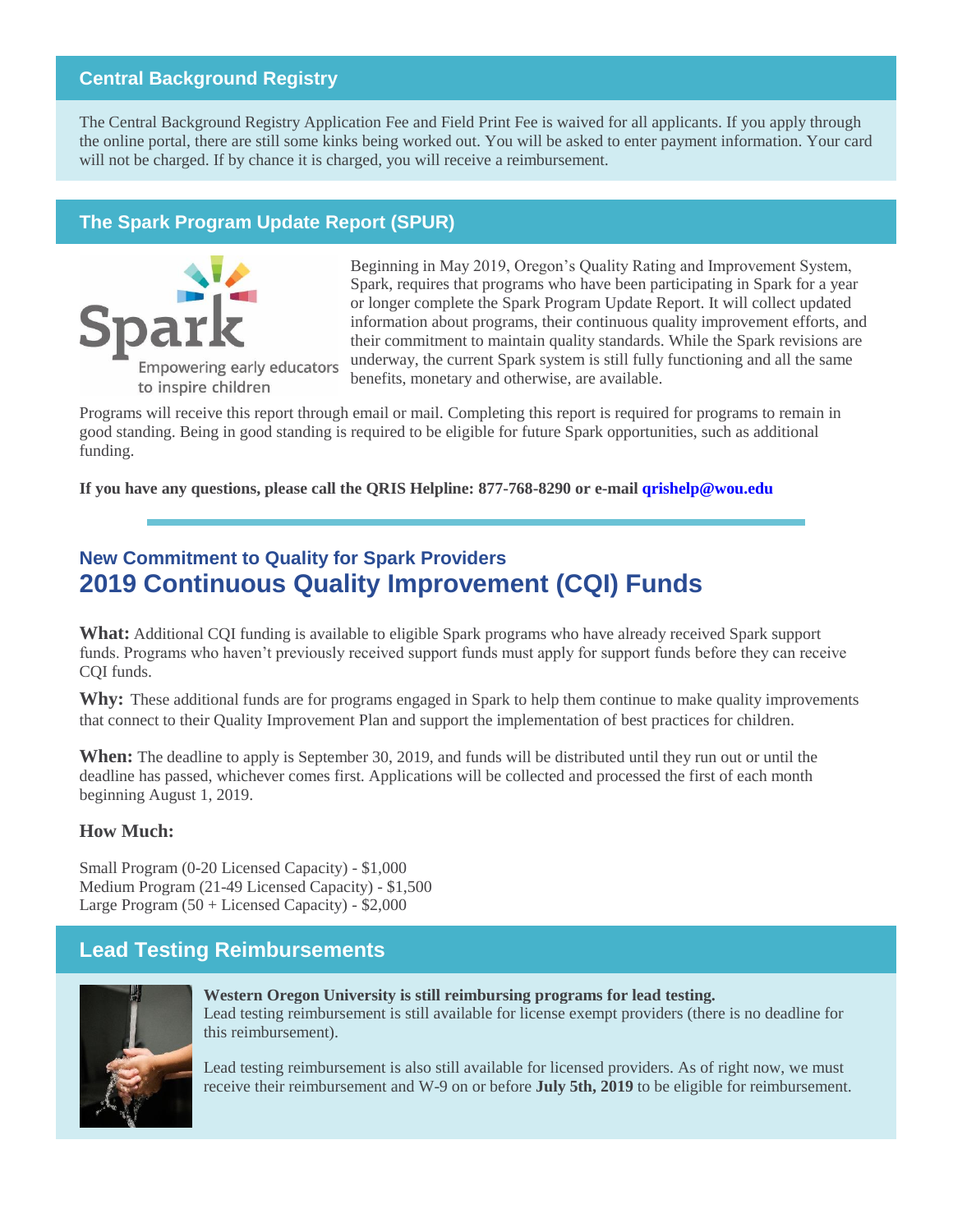### **Incentive Payments**

**Starting 04/01/19, the Employment Related Day Care (ERDC) program has limited funding to provide incentive payments to DHS approved child care providers caring for children receiving ERDC during alternative hours which include:**

- Care provided before 6am and after 7pm on weekdays, and/or,
- Care provided anytime on weekends.

**Child care providers can request alternative hour incentive payments by submitting an application which can be found on the DHS Child Care website and is also being mailed to currently listed child care providers.**

- Providers who provide at least 20 hours of alternative hour care for an ERDC-eligible child during a month will receive a \$250 incentive payment, and providers who provide at least 40 hours of alternative hour care for an ERDC-eligible child during a month will receive a \$500 incentive payment.
- Payments are made by the Direct Pay Unit.
- Providers can request incentive payments for care starting 01/01/19.
- Incentive payments is available through 09/30/19 or until funding is no longer available.

## **Center Pre-pay Pilot Expansion**

- Starting 04/01/19, DHS will allow certified centers (CNT provider type) to bill for anticipated hours of care to be provided for a month. Previously, all providers had to wait to bill for actual hours of care provided.
- Prepayment is being expanded after a successful pilot period with a limited number of certified centers
- Prepayment only applies to certified centers (CNT) caring for families receiving ERDC (program M5).

## **Registration Fees**

**The Employment Related Day Care (ERDC) program can now help eligible families pay for child care registration fees.**

Payment for registration fees may be requested when:

- the fee is required for a child to begin or continue care with a *licensed* child care provider,
- the registration fee amount has been confirmed by the provider, and
- the fee is charged to all families.

Families can call their local DHS office with questions or to make a payment request.

Providers can call the Direct Pay Unit (DPU) at 1-800-699-9074 or 503-378-5500 for more information.